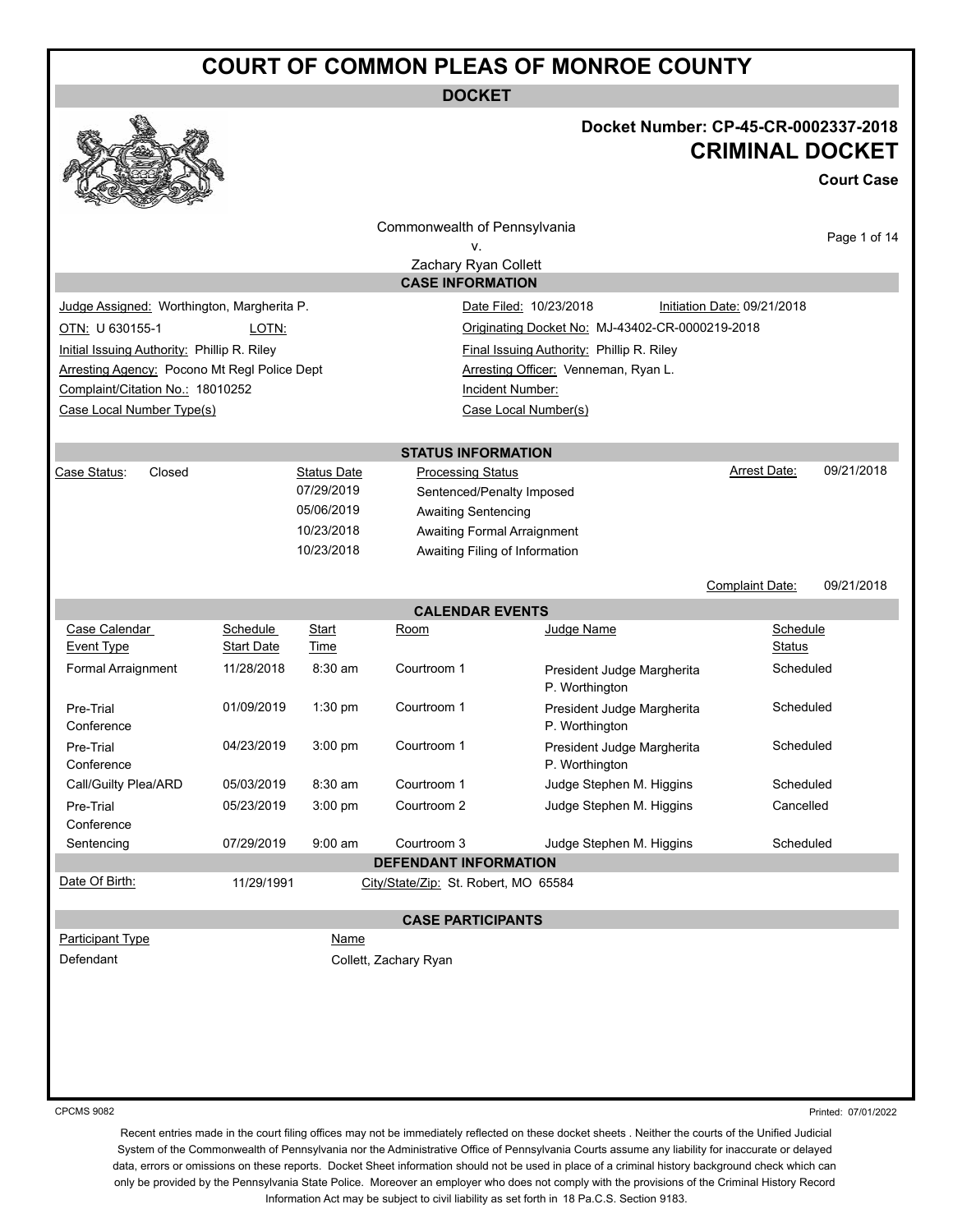**DOCKET**

#### **Docket Number: CP-45-CR-0002337-2018 CRIMINAL DOCKET**

**Court Case**

|                         |                                           |                |                                                    | Commonwealth of Pennsylvania                                                                             |               |                            |                   |                            |  |
|-------------------------|-------------------------------------------|----------------|----------------------------------------------------|----------------------------------------------------------------------------------------------------------|---------------|----------------------------|-------------------|----------------------------|--|
|                         |                                           |                |                                                    | v.                                                                                                       |               |                            |                   | Page 2 of 14               |  |
|                         |                                           |                |                                                    | Zachary Ryan Collett                                                                                     |               |                            |                   |                            |  |
|                         |                                           |                |                                                    | <b>BAIL INFORMATION</b>                                                                                  |               |                            |                   |                            |  |
| Collett, Zachary Ryan   |                                           |                |                                                    |                                                                                                          |               |                            |                   | <b>Nebbia Status: None</b> |  |
| <b>Bail Action</b>      |                                           | Date           | <b>Bail Type</b>                                   | Percentage                                                                                               | <u>Amount</u> |                            |                   |                            |  |
|                         |                                           |                |                                                    |                                                                                                          |               | <b>Bail Posting Status</b> |                   | Posting Date               |  |
|                         |                                           |                |                                                    |                                                                                                          |               |                            |                   |                            |  |
| Denied                  |                                           |                | 09/21/2018                                         |                                                                                                          | \$0.00        |                            |                   |                            |  |
|                         |                                           |                |                                                    | <b>CHARGES</b>                                                                                           |               |                            |                   |                            |  |
| Seq.                    | Orig Seq.                                 | Grade          | <b>Statute</b>                                     | <b>Statute Description</b>                                                                               |               |                            | Offense Dt.       | <b>OTN</b>                 |  |
| 1                       | 5                                         | F <sub>1</sub> | 18 § 2503 §§ A1                                    | Voluntary Mans - Provocation From Ind                                                                    |               |                            | 09/21/2018        | U 630155-1                 |  |
|                         |                                           |                |                                                    | Killed                                                                                                   |               |                            |                   |                            |  |
| 2                       | 2                                         | M <sub>2</sub> | 18 § 2705                                          | Recklessly Endangering Another Person                                                                    |               |                            | 09/21/2018        | U 630155-1                 |  |
| 3                       | 3                                         | M <sub>2</sub> | 18 § 2701 §§ A1                                    | Simple Assault                                                                                           |               |                            | 09/21/2018        | U 630155-1                 |  |
| 4                       | 4                                         | F <sub>1</sub> | 18 § 2702 §§ A1                                    | <b>Aggravated Assault</b>                                                                                |               |                            | 09/21/2018        | U 630155-1                 |  |
|                         |                                           |                |                                                    | <b>DISPOSITION SENTENCING/PENALTIES</b>                                                                  |               |                            |                   |                            |  |
| Disposition             |                                           |                |                                                    |                                                                                                          |               |                            |                   |                            |  |
| Case Event              |                                           |                |                                                    | <b>Disposition Date</b>                                                                                  |               | <b>Final Disposition</b>   |                   |                            |  |
|                         | Sequence/Description                      |                |                                                    | Offense Disposition                                                                                      |               | Grade                      | Section           |                            |  |
|                         | Sentencing Judge                          |                |                                                    | Sentence Date                                                                                            |               |                            |                   | Credit For Time Served     |  |
|                         | Sentence/Diversion Program Type           |                |                                                    | Incarceration/Diversionary Period                                                                        |               |                            | <b>Start Date</b> |                            |  |
|                         | <b>Sentence Conditions</b>                |                |                                                    |                                                                                                          |               |                            |                   |                            |  |
|                         | <b>Waived for Court (Lower Court)</b>     |                | Defendant Was Present                              |                                                                                                          |               |                            |                   |                            |  |
|                         | Lower Court Disposition                   |                |                                                    | 10/11/2018                                                                                               |               | Not Final                  |                   |                            |  |
|                         | 2 / Recklessly Endangering Another Person |                |                                                    | Waived for Court (Lower Court)                                                                           |               | M2                         | 18 § 2705         |                            |  |
|                         | 3 / Simple Assault                        |                |                                                    | Waived for Court (Lower Court)                                                                           |               | M2                         |                   | 18 § 2701 §§ A1            |  |
|                         | 4 / Aggravated Assault                    |                |                                                    | Waived for Court (Lower Court)                                                                           |               | F1<br>18 § 2702 §§ A1      |                   |                            |  |
| <b>Proceed to Court</b> |                                           |                | Defendant Was Not Present                          |                                                                                                          |               |                            |                   |                            |  |
| Information Filed       |                                           |                |                                                    | 11/28/2018                                                                                               |               | Not Final                  |                   |                            |  |
|                         | 2 / Recklessly Endangering Another Person |                |                                                    | Proceed to Court                                                                                         |               | M2                         | 18 § 2705         |                            |  |
|                         | 3 / Simple Assault                        |                |                                                    | Proceed to Court                                                                                         |               | M2                         |                   | 18 § 2701 §§ A1            |  |
|                         | 4 / Aggravated Assault                    |                |                                                    | Proceed to Court                                                                                         |               | F <sub>1</sub>             |                   | 18 § 2702 §§ A1            |  |
| <b>Guilty Plea</b>      |                                           |                |                                                    |                                                                                                          |               |                            |                   |                            |  |
| Call/Guilty Plea/ARD    |                                           |                |                                                    | 05/06/2019                                                                                               |               | <b>Final Disposition</b>   |                   |                            |  |
|                         |                                           |                | 1 / Voluntary Mans - Provocation From Ind Killed   | <b>Guilty Plea</b>                                                                                       |               | F <sub>1</sub>             |                   | 18 § 2503 §§ A1            |  |
|                         | Higgins, Stephen M.                       |                |                                                    | 07/29/2019                                                                                               |               |                            |                   |                            |  |
|                         | Confinement                               |                |                                                    | Min of 42.00 Months                                                                                      |               |                            | 312 Days          |                            |  |
|                         |                                           |                |                                                    | Max of 84.00 Months                                                                                      |               |                            |                   |                            |  |
|                         |                                           |                |                                                    | Other                                                                                                    |               |                            |                   |                            |  |
|                         |                                           |                |                                                    | Dept. of Corr. to obtain a DNA blood sample and fingerprints from the Defendant, to pay the \$250.00 fee |               |                            |                   |                            |  |
|                         | associated therewith.                     |                |                                                    |                                                                                                          |               |                            |                   |                            |  |
|                         |                                           |                | Defendant shall pay the costs of these proceedings |                                                                                                          |               |                            |                   |                            |  |

CPCMS 9082

Printed: 07/01/2022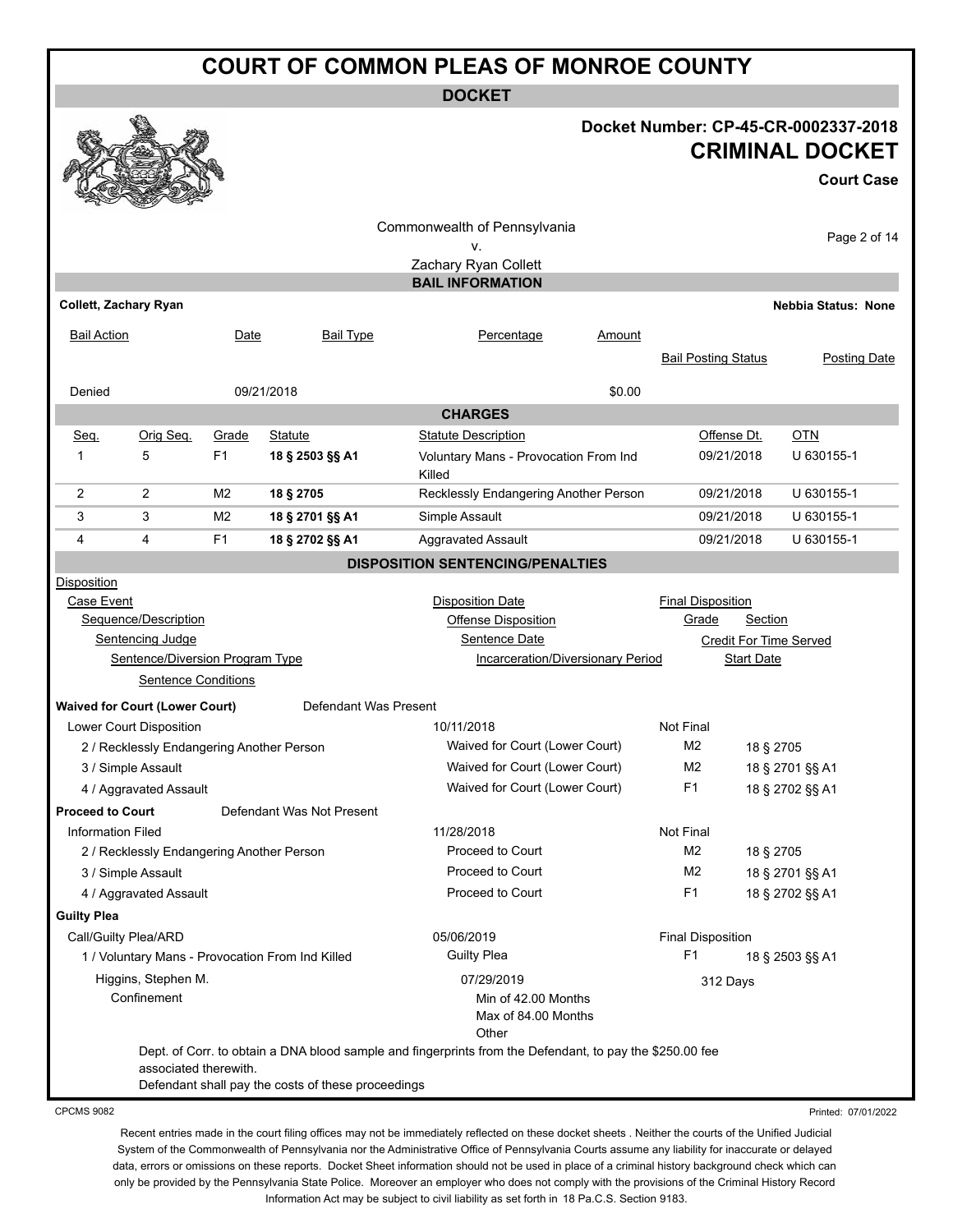**DOCKET**



### **Docket Number: CP-45-CR-0002337-2018 CRIMINAL DOCKET**

**Court Case**

Commonwealth of Pennsylvania

Page 3 of 14

v. Zachary Ryan Collett

#### **DISPOSITION SENTENCING/PENALTIES**

| Disposition                                                                                           |                                   |                          |                        |
|-------------------------------------------------------------------------------------------------------|-----------------------------------|--------------------------|------------------------|
| Case Event                                                                                            | <b>Disposition Date</b>           | <b>Final Disposition</b> |                        |
| Sequence/Description                                                                                  | Offense Disposition               | Grade                    | Section                |
| Sentencing Judge                                                                                      | Sentence Date                     |                          | Credit For Time Served |
| Sentence/Diversion Program Type                                                                       | Incarceration/Diversionary Period |                          | <b>Start Date</b>      |
| Sentence Conditions                                                                                   |                                   |                          |                        |
| Pay the Cost of Restitution                                                                           |                                   |                          |                        |
| Defendant shall undergo a psychological evaluation.                                                   |                                   |                          |                        |
| Defendant undergo a drug and alcohol evaluation and abide by any recommended courses of<br>treatment. |                                   |                          |                        |
| 2 / Recklessly Endangering Another Person                                                             | Proceed to Court                  | M <sub>2</sub>           | 18 § 2705              |
| Higgins, Stephen M.                                                                                   | 07/29/2019                        |                          |                        |
| 3 / Simple Assault                                                                                    | Proceed to Court                  | M <sub>2</sub>           | 18 § 2701 §§ A1        |
| Higgins, Stephen M.                                                                                   | 07/29/2019                        |                          |                        |
| 4 / Aggravated Assault                                                                                | Proceed to Court                  | F <sub>1</sub>           | 18 § 2702 §§ A1        |
| Higgins, Stephen M.                                                                                   | 07/29/2019                        |                          |                        |

CPCMS 9082

Printed: 07/01/2022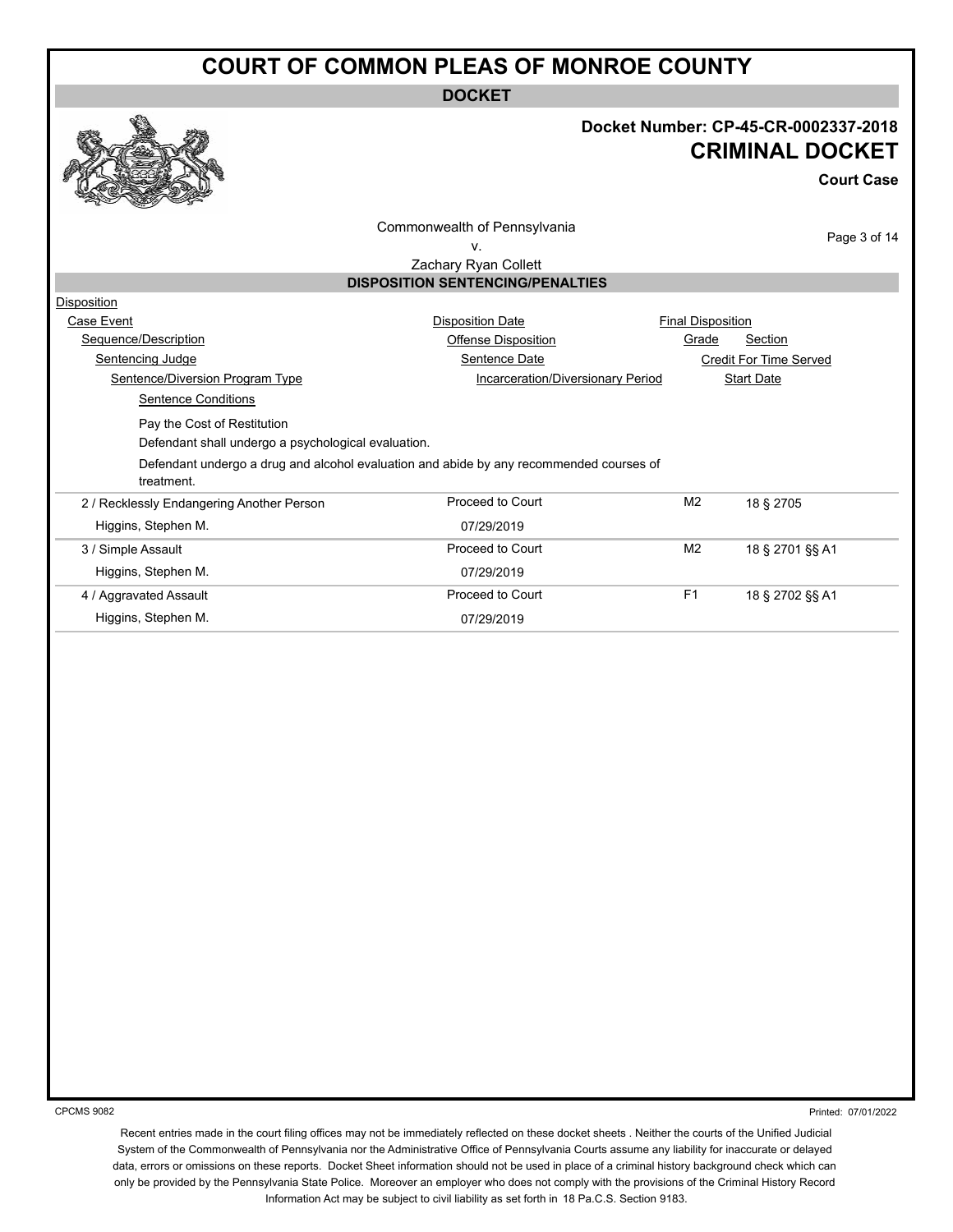**DOCKET**

|                                                                                  |                                                          |                                    |                                                 | Docket Number: CP-45-CR-0002337-2018 | <b>CRIMINAL DOCKET</b><br><b>Court Case</b> |
|----------------------------------------------------------------------------------|----------------------------------------------------------|------------------------------------|-------------------------------------------------|--------------------------------------|---------------------------------------------|
|                                                                                  |                                                          | Commonwealth of Pennsylvania<br>۷. |                                                 |                                      | Page 4 of 14                                |
|                                                                                  |                                                          | Zachary Ryan Collett               |                                                 |                                      |                                             |
| <b>COMMONWEALTH INFORMATION</b>                                                  |                                                          |                                    | <b>ATTORNEY INFORMATION</b>                     |                                      |                                             |
| Name:                                                                            | Michael T. Rakaczewski                                   |                                    | Name:                                           | Monroe County Public Defender's      |                                             |
|                                                                                  | <b>District Attorney</b>                                 |                                    |                                                 | Office                               |                                             |
| Supreme Court No:                                                                | 081290                                                   |                                    |                                                 | <b>Public Defender</b>               |                                             |
| Phone Number(s):                                                                 |                                                          |                                    | Supreme Court No:                               |                                      |                                             |
| 570-420-3470                                                                     | (Phone)                                                  |                                    | Rep. Status:                                    | Active                               |                                             |
| Address:                                                                         |                                                          |                                    | Phone Number(s):                                |                                      |                                             |
| Monroe Co Da's Office<br>610 Monroe St Ste 126                                   |                                                          |                                    | Address:                                        |                                      |                                             |
| Stroudsburg, PA 18360-2275                                                       |                                                          |                                    | 7th and Monroe Streets<br>Stroudsburg, PA 18360 |                                      |                                             |
|                                                                                  |                                                          |                                    |                                                 |                                      |                                             |
| <u>Name:</u><br>Office                                                           | Monroe County District Attorney's                        |                                    |                                                 |                                      |                                             |
|                                                                                  | <b>District Attorney</b>                                 |                                    |                                                 |                                      |                                             |
| Supreme Court No:<br>Phone Number(s):<br>570-517-3052                            | (Phone)                                                  |                                    |                                                 |                                      |                                             |
| Address:                                                                         |                                                          |                                    |                                                 |                                      |                                             |
| 701 Main Street<br>Suite 200                                                     |                                                          |                                    |                                                 |                                      |                                             |
| Stroudsburg, PA 18360                                                            |                                                          |                                    |                                                 |                                      |                                             |
| Name:                                                                            | Christy Holly Schlottman                                 |                                    |                                                 |                                      |                                             |
|                                                                                  | <b>District Attorney</b>                                 |                                    |                                                 |                                      |                                             |
| Supreme Court No:<br>Phone Number(s):                                            | 202602                                                   |                                    |                                                 |                                      |                                             |
| 610-438-4601                                                                     | (Phone)                                                  |                                    |                                                 |                                      |                                             |
| Address:                                                                         |                                                          |                                    |                                                 |                                      |                                             |
| 717 Washington St<br>Easton, PA 18042                                            |                                                          |                                    |                                                 |                                      |                                             |
|                                                                                  |                                                          | <b>ENTRIES</b>                     |                                                 |                                      |                                             |
| Sequence Number                                                                  | <b>CP Filed Date</b>                                     | Document Date                      |                                                 | Filed By                             |                                             |
| Service To                                                                       |                                                          | Service By                         |                                                 |                                      |                                             |
| <b>Issue Date</b>                                                                | Service Type                                             | <b>Status Date</b>                 |                                                 | Service Status                       |                                             |
| 1                                                                                | 09/21/2018                                               |                                    |                                                 | Riley, Phillip R.                    |                                             |
|                                                                                  | Order Denying Motion to Set Bail - Collett, Zachary Ryan |                                    |                                                 |                                      |                                             |
| Schlottman, Christy Holly                                                        |                                                          |                                    |                                                 |                                      |                                             |
| 10/23/2018                                                                       | eService                                                 |                                    |                                                 | Served                               |                                             |
| 1                                                                                | 10/23/2018                                               |                                    |                                                 | Venneman, Ryan L.                    |                                             |
| <b>Confidential Information Form</b><br>Monroe County District Attorney's Office |                                                          |                                    |                                                 |                                      |                                             |
|                                                                                  |                                                          |                                    |                                                 |                                      |                                             |

CPCMS 9082

Recent entries made in the court filing offices may not be immediately reflected on these docket sheets . Neither the courts of the Unified Judicial System of the Commonwealth of Pennsylvania nor the Administrative Office of Pennsylvania Courts assume any liability for inaccurate or delayed data, errors or omissions on these reports. Docket Sheet information should not be used in place of a criminal history background check which can only be provided by the Pennsylvania State Police. Moreover an employer who does not comply with the provisions of the Criminal History Record Information Act may be subject to civil liability as set forth in 18 Pa.C.S. Section 9183.

Printed: 07/01/2022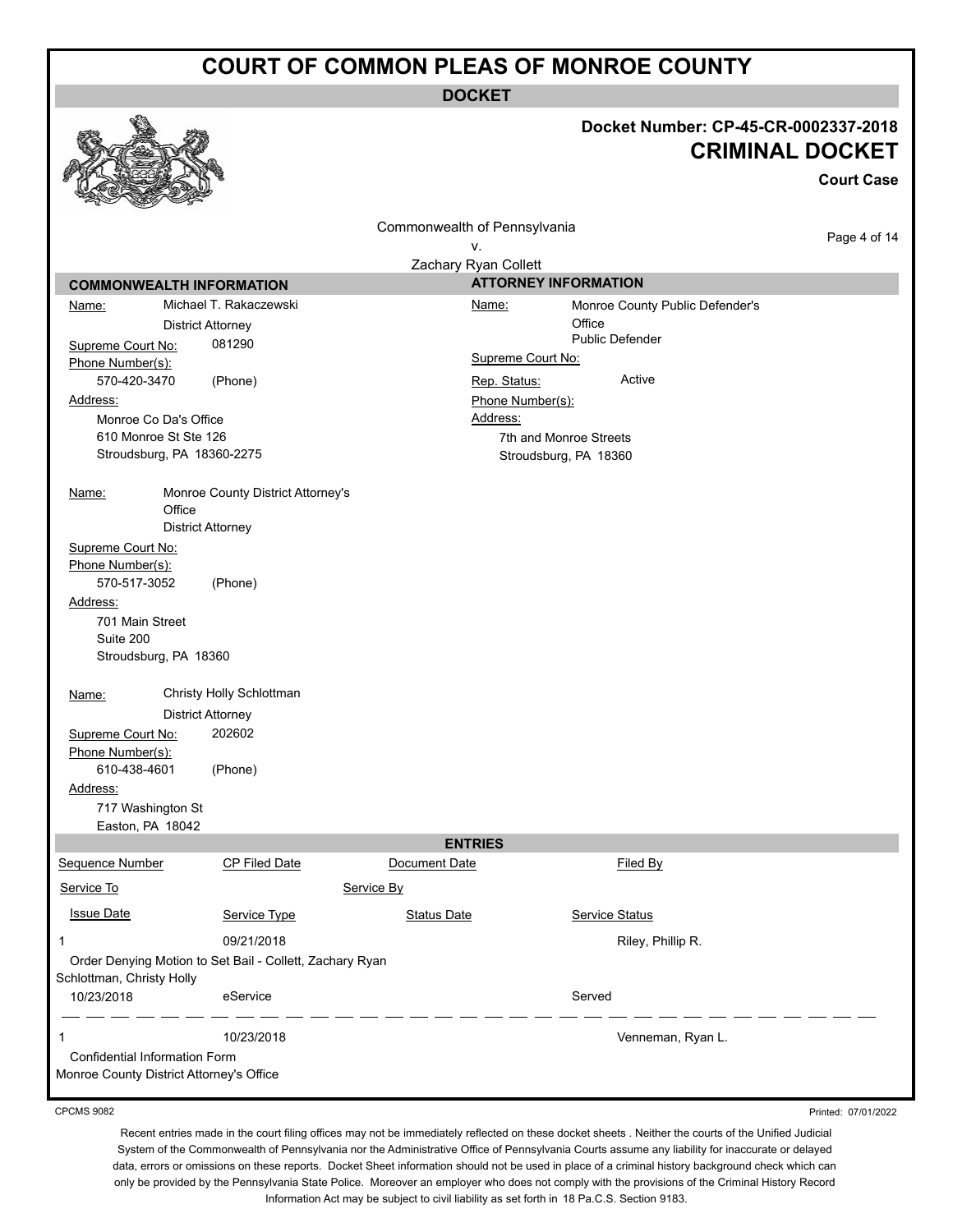**DOCKET**

#### **Docket Number: CP-45-CR-0002337-2018 CRIMINAL DOCKET**

**Court Case**

|                                           |                                                    | Commonwealth of Pennsylvania |                     |                                |
|-------------------------------------------|----------------------------------------------------|------------------------------|---------------------|--------------------------------|
|                                           |                                                    | v.                           |                     | Page 5 of 14                   |
|                                           |                                                    | Zachary Ryan Collett         |                     |                                |
|                                           |                                                    | <b>ENTRIES</b>               |                     |                                |
| Sequence Number                           | <b>CP Filed Date</b>                               | Document Date                | Filed By            |                                |
| Service To                                |                                                    | Service By                   |                     |                                |
| <b>Issue Date</b>                         | Service Type                                       | <b>Status Date</b>           | Service Status      |                                |
| 10/29/2018                                | eService                                           |                              | Served              |                                |
| Monroe County Public Defender's Office    |                                                    |                              |                     |                                |
| 10/29/2018                                | eService                                           |                              | Served              |                                |
| Schlottman, Christy Holly                 |                                                    |                              |                     |                                |
| 10/29/2018                                | eService                                           |                              | Served              |                                |
| Watkins, William Austin                   |                                                    |                              |                     |                                |
| 10/29/2018                                | eService                                           |                              | Served              |                                |
| 2                                         | 10/23/2018                                         |                              |                     | Court of Common Pleas - Monroe |
|                                           |                                                    |                              | County              |                                |
| Original Papers Received from Lower Court |                                                    |                              |                     |                                |
| Schlottman, Christy Holly                 |                                                    |                              |                     |                                |
| 10/23/2018                                | eService                                           |                              | Served              |                                |
| 1                                         | 11/28/2018                                         |                              | Christine, E. David |                                |
| <b>Information Filed</b>                  |                                                    |                              |                     |                                |
| Monroe County District Attorney's Office  |                                                    |                              |                     |                                |
| 11/28/2018                                | eService                                           |                              | Served              |                                |
| Monroe County Public Defender's Office    |                                                    |                              |                     |                                |
| 11/28/2018                                | eService                                           |                              | Served              |                                |
| Schlottman, Christy Holly<br>11/28/2018   | eService                                           |                              | Served              |                                |
| Watkins, William Austin                   |                                                    |                              |                     |                                |
| 11/28/2018                                | eService                                           |                              | Served              |                                |
|                                           |                                                    |                              |                     |                                |
| 2                                         | 11/28/2018                                         |                              |                     | Rakaczewski, Michael T.        |
| Entry of Appearance                       |                                                    |                              |                     |                                |
| Monroe County Public Defender's Office    |                                                    |                              |                     |                                |
| 12/06/2018                                | eService                                           |                              | Served              |                                |
| Watkins, William Austin                   |                                                    |                              |                     |                                |
| 12/06/2018                                | eService                                           |                              | Served              |                                |
| $\overline{2}$                            | 11/29/2018                                         | 11/28/2018                   |                     | Worthington, Margherita P.     |
|                                           | Order- Pre-Trial Conf Scheduled 1/9/19 1:30PM CR#1 |                              |                     |                                |
| Monroe County Court Administration        |                                                    |                              |                     |                                |
| 11/29/2018                                | Clerk of Court's Boxes                             |                              |                     |                                |
| Monroe County District Attorney's Office  |                                                    |                              |                     |                                |

CPCMS 9082

Printed: 07/01/2022

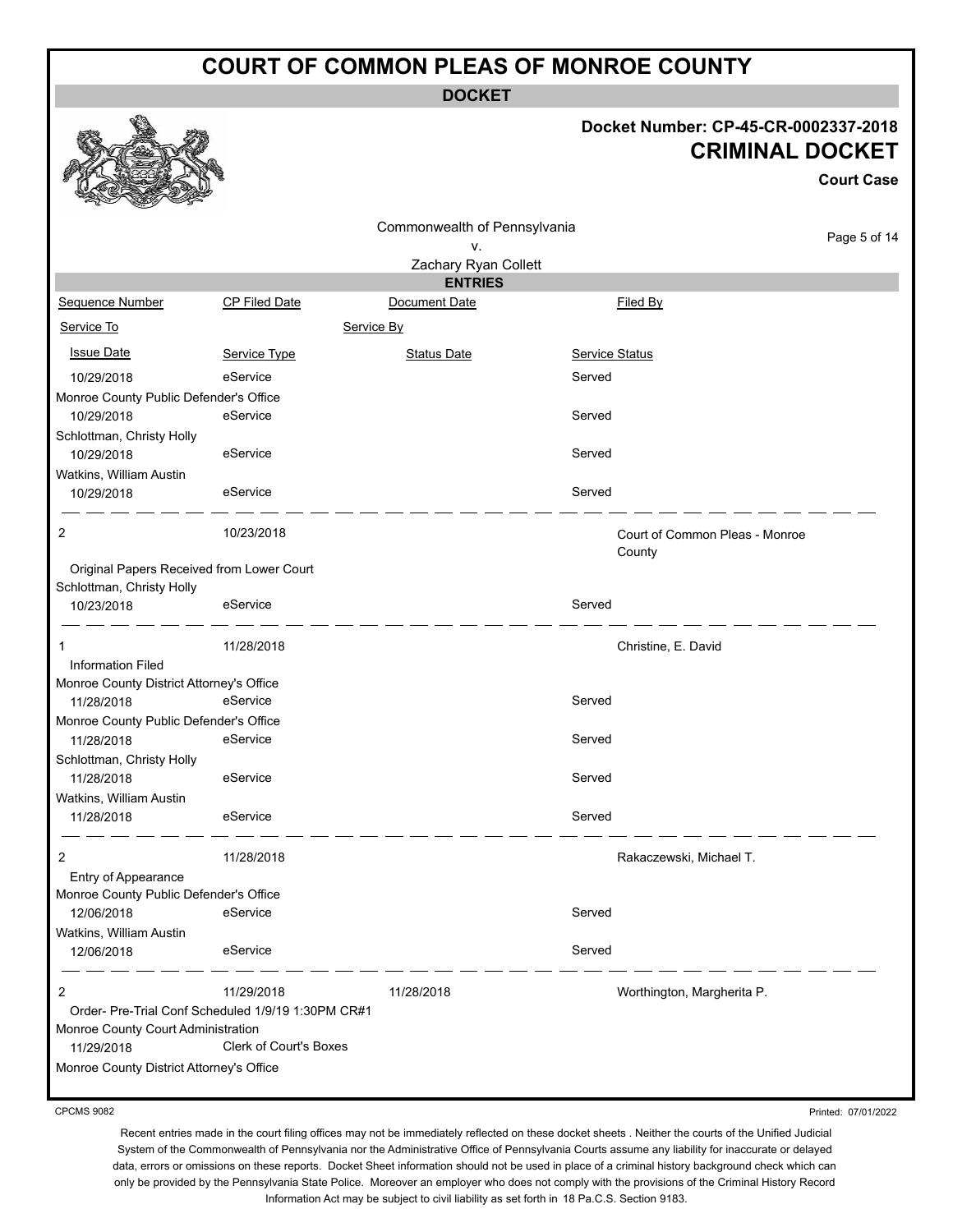**DOCKET**

### **Docket Number: CP-45-CR-0002337-2018 CRIMINAL DOCKET**

|                                                        |                                                    |                              |                                             | <b>Court Case</b> |
|--------------------------------------------------------|----------------------------------------------------|------------------------------|---------------------------------------------|-------------------|
|                                                        |                                                    | Commonwealth of Pennsylvania |                                             |                   |
|                                                        |                                                    | ۷.                           |                                             | Page 6 of 14      |
|                                                        |                                                    | Zachary Ryan Collett         |                                             |                   |
|                                                        |                                                    | <b>ENTRIES</b>               |                                             |                   |
| Sequence Number                                        | <b>CP Filed Date</b>                               | Document Date                | Filed By                                    |                   |
| Service To                                             |                                                    | Service By                   |                                             |                   |
| <b>Issue Date</b>                                      | Service Type                                       | <b>Status Date</b>           | Service Status                              |                   |
| 11/29/2018                                             | <b>Clerk of Court's Boxes</b>                      |                              |                                             |                   |
| Monroe County District Attorney's Office               |                                                    |                              |                                             |                   |
| 11/29/2018                                             | eService                                           |                              | Served                                      |                   |
| Monroe County Probation                                |                                                    |                              |                                             |                   |
| 11/29/2018                                             | <b>Clerk of Court's Boxes</b>                      |                              |                                             |                   |
| Monroe County Public Defender's Office                 |                                                    |                              |                                             |                   |
| 11/29/2018                                             | <b>Clerk of Court's Boxes</b>                      |                              |                                             |                   |
| Monroe County Public Defender's Office                 |                                                    |                              |                                             |                   |
| 11/29/2018                                             | eService                                           |                              | Served                                      |                   |
| Monroe County Sheriff                                  |                                                    |                              |                                             |                   |
| 11/29/2018                                             | Clerk of Court's Boxes                             |                              |                                             |                   |
| Schlottman, Christy Holly<br>11/29/2018                | eService                                           |                              | Served                                      |                   |
| Watkins, William Austin                                |                                                    |                              |                                             |                   |
| 11/29/2018                                             | eService                                           |                              | Served                                      |                   |
|                                                        |                                                    |                              |                                             |                   |
| 1                                                      | 12/03/2018                                         |                              | Monroe County District Attorney's<br>Office |                   |
| Motion for Scheduling Conference                       |                                                    |                              |                                             |                   |
| Monroe County Public Defender's Office                 |                                                    |                              |                                             |                   |
| 12/03/2018                                             | eService                                           |                              | Served                                      |                   |
| Schlottman, Christy Holly                              |                                                    |                              |                                             |                   |
| 12/03/2018                                             | eService                                           |                              | Served                                      |                   |
| Watkins, William Austin                                |                                                    |                              |                                             |                   |
| 12/03/2018                                             | eNotice                                            |                              | Notified                                    |                   |
| $\mathbf 1$                                            | 12/07/2018                                         | 12/07/2018                   | Worthington, Margherita P.                  |                   |
|                                                        | Order- Hearing Scheduled 1/9/19 3:30PM in Chambers |                              |                                             |                   |
| Monroe County Court Administration                     |                                                    |                              |                                             |                   |
| 12/07/2018                                             | Clerk of Court's Boxes                             |                              |                                             |                   |
| Monroe County District Attorney's Office<br>12/07/2018 | Clerk of Court's Boxes                             |                              |                                             |                   |
| Monroe County Probation                                |                                                    |                              |                                             |                   |
| 12/07/2018                                             | Clerk of Court's Boxes                             |                              |                                             |                   |
| Monroe County Public Defender's Office<br>12/07/2018   | <b>Clerk of Court's Boxes</b>                      |                              |                                             |                   |
| Monroe County Public Defender's Office                 |                                                    |                              |                                             |                   |
|                                                        |                                                    |                              |                                             |                   |

CPCMS 9082

Printed: 07/01/2022

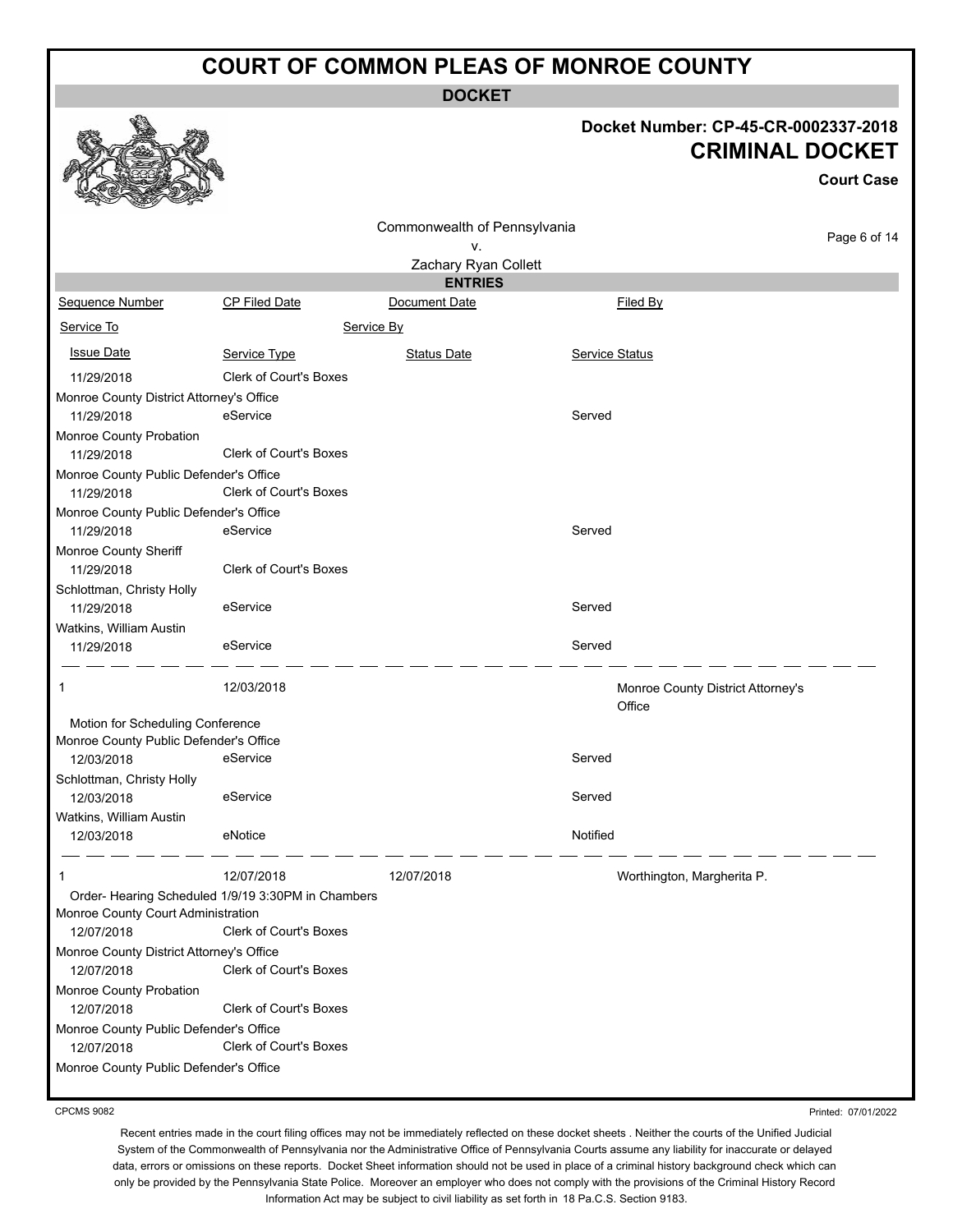**DOCKET**

### **Docket Number: CP-45-CR-0002337-2018 CRIMINAL DOCKET**

**Court Case**

|                                           |                               | Commonwealth of Pennsylvania                                                            |                                   |              |
|-------------------------------------------|-------------------------------|-----------------------------------------------------------------------------------------|-----------------------------------|--------------|
|                                           |                               | ٧.                                                                                      |                                   | Page 7 of 14 |
|                                           |                               | Zachary Ryan Collett                                                                    |                                   |              |
|                                           |                               | <b>ENTRIES</b>                                                                          |                                   |              |
| Sequence Number                           | <b>CP Filed Date</b>          | Document Date                                                                           | Filed By                          |              |
| Service To                                |                               | Service By                                                                              |                                   |              |
| <b>Issue Date</b>                         | Service Type                  | <b>Status Date</b>                                                                      | <b>Service Status</b>             |              |
| 12/07/2018                                | eService                      |                                                                                         | Served                            |              |
| Monroe County Sheriff                     |                               |                                                                                         |                                   |              |
| 12/07/2018                                | <b>Clerk of Court's Boxes</b> |                                                                                         |                                   |              |
| Rakaczewski, Michael T.                   |                               |                                                                                         |                                   |              |
| 12/07/2018                                | eService                      |                                                                                         | Served                            |              |
| Watkins, William Austin                   |                               |                                                                                         |                                   |              |
| 12/07/2018                                | eService                      |                                                                                         | Served                            |              |
| 1                                         | 01/10/2019                    | 01/09/2019                                                                              | Worthington, Margherita P.        |              |
|                                           |                               | Order Pre-Trial motions before 3/01/2019, Pretrial Conference-4/23/2019 @ 3:00 PM CT# 1 |                                   |              |
| Monroe County Court Administration        |                               |                                                                                         |                                   |              |
| 01/10/2019                                | Clerk of Court's Boxes        |                                                                                         |                                   |              |
| Monroe County District Attorney's Office  |                               |                                                                                         |                                   |              |
| 01/10/2019                                | Clerk of Court's Boxes        |                                                                                         |                                   |              |
| Monroe County Probation Department        |                               |                                                                                         |                                   |              |
| 01/10/2019                                | Clerk of Court's Boxes        |                                                                                         |                                   |              |
| Monroe County Public Defender's Office    |                               |                                                                                         |                                   |              |
| 01/10/2019                                | <b>Clerk of Court's Boxes</b> |                                                                                         |                                   |              |
| Monroe County Sheriff's Department        |                               |                                                                                         |                                   |              |
| 01/10/2019                                | <b>Clerk of Court's Boxes</b> |                                                                                         |                                   |              |
| Monroe County Public Defender's Office    |                               |                                                                                         |                                   |              |
| 01/11/2019                                | eService                      |                                                                                         | Served                            |              |
| Rakaczewski, Michael T.                   |                               |                                                                                         |                                   |              |
| 01/11/2019                                | eService                      |                                                                                         | Served                            |              |
| Watkins, William Austin                   |                               |                                                                                         |                                   |              |
| 01/11/2019                                | eService                      |                                                                                         | Served                            |              |
| 1                                         | 03/07/2019                    | 02/05/2019                                                                              | Monroe County District Attorney's |              |
|                                           |                               |                                                                                         | Office                            |              |
| State Police Forensic Laboratory User Fee |                               |                                                                                         |                                   |              |
| Monroe County Public Defender's Office    |                               |                                                                                         |                                   |              |
| 03/18/2019                                | eService                      |                                                                                         | Served                            |              |
| Rakaczewski, Michael T.                   |                               |                                                                                         |                                   |              |
| 03/18/2019                                | eService                      |                                                                                         | Served                            |              |
| Watkins, William Austin                   |                               |                                                                                         | Served                            |              |
| 03/18/2019                                | eService                      |                                                                                         |                                   |              |

CPCMS 9082

Printed: 07/01/2022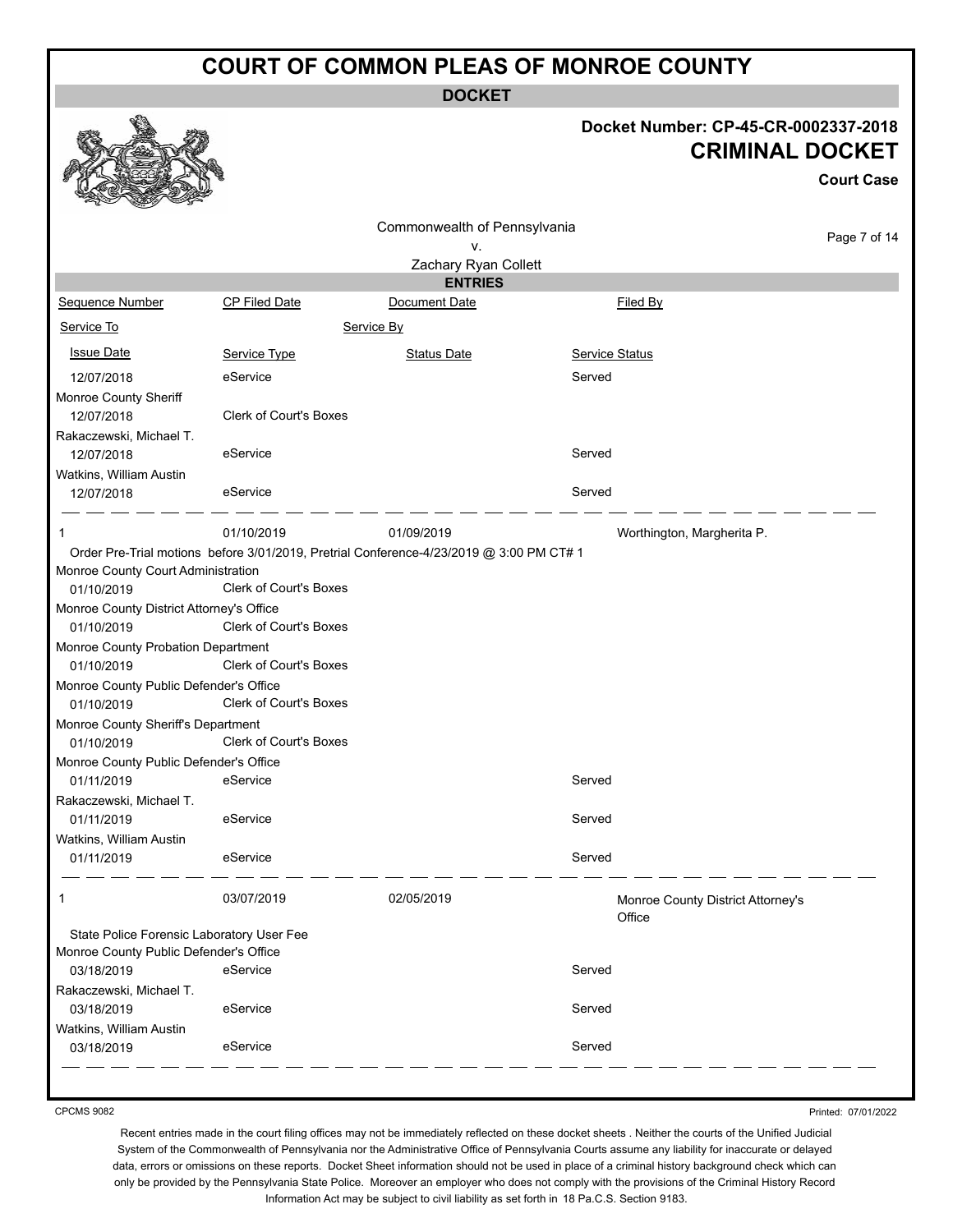**DOCKET**

#### **Docket Number: CP-45-CR-0002337-2018 CRIMINAL DOCKET**

**Court Case**

Printed: 07/01/2022

|                                                        |                                                                                        |                              |                                             | <b>Court Case</b> |
|--------------------------------------------------------|----------------------------------------------------------------------------------------|------------------------------|---------------------------------------------|-------------------|
|                                                        |                                                                                        | Commonwealth of Pennsylvania |                                             |                   |
|                                                        |                                                                                        | ٧.                           |                                             | Page 8 of 14      |
|                                                        |                                                                                        | Zachary Ryan Collett         |                                             |                   |
|                                                        |                                                                                        | <b>ENTRIES</b>               |                                             |                   |
| Sequence Number                                        | <b>CP Filed Date</b>                                                                   | Document Date                | Filed By                                    |                   |
| Service To                                             |                                                                                        | Service By                   |                                             |                   |
| <b>Issue Date</b>                                      | Service Type                                                                           | <b>Status Date</b>           | Service Status                              |                   |
| 2                                                      | 03/07/2019                                                                             | 01/17/2019                   | Monroe County District Attorney's<br>Office |                   |
| State Police Forensic Laboratory User Fee              |                                                                                        |                              |                                             |                   |
| Monroe County Public Defender's Office                 |                                                                                        |                              |                                             |                   |
| 03/18/2019                                             | eService                                                                               |                              | Served                                      |                   |
| Rakaczewski, Michael T.<br>03/18/2019                  | eService                                                                               |                              | Served                                      |                   |
| Watkins, William Austin                                |                                                                                        |                              |                                             |                   |
| 03/18/2019                                             | eService                                                                               |                              | Served                                      |                   |
| 3                                                      | 03/07/2019                                                                             | 11/29/2018                   | Monroe County District Attorney's<br>Office |                   |
| State Police Forensic Laboratory User Fee              |                                                                                        |                              |                                             |                   |
| Monroe County Public Defender's Office                 |                                                                                        |                              |                                             |                   |
| 03/18/2019                                             | eService                                                                               |                              | Served                                      |                   |
| Rakaczewski, Michael T.                                |                                                                                        |                              | Served                                      |                   |
| 03/18/2019<br>Watkins, William Austin                  | eService                                                                               |                              |                                             |                   |
| 03/18/2019                                             | eService                                                                               |                              | Served                                      |                   |
|                                                        |                                                                                        |                              |                                             |                   |
| 4                                                      | 03/07/2019                                                                             | 10/20/2018                   | Monroe County District Attorney's<br>Office |                   |
|                                                        | State Police Forensic Services Laboratory User Fee                                     |                              |                                             |                   |
| Monroe County Public Defender's Office                 |                                                                                        |                              |                                             |                   |
| 03/18/2019                                             | eService                                                                               |                              | Served                                      |                   |
| Rakaczewski, Michael T.<br>03/18/2019                  | eService                                                                               |                              | Served                                      |                   |
| Watkins, William Austin                                |                                                                                        |                              |                                             |                   |
| 03/18/2019                                             | eService                                                                               |                              | Served                                      |                   |
|                                                        | 04/26/2019                                                                             | 04/25/2019                   | Worthington, Margherita P.                  |                   |
| Monroe County Court Administration                     | Order Pretrial Conference Hearing 5/23/19@3:00pm CR#2<br><b>Clerk of Court's Boxes</b> |                              |                                             |                   |
| 04/26/2019<br>Monroe County District Attorney's Office |                                                                                        |                              |                                             |                   |
| 04/26/2019                                             | Clerk of Court's Boxes                                                                 |                              |                                             |                   |
| Monroe County Probation Department                     | <b>Clerk of Court's Boxes</b>                                                          |                              |                                             |                   |
| 04/26/2019                                             |                                                                                        |                              |                                             |                   |

CPCMS 9082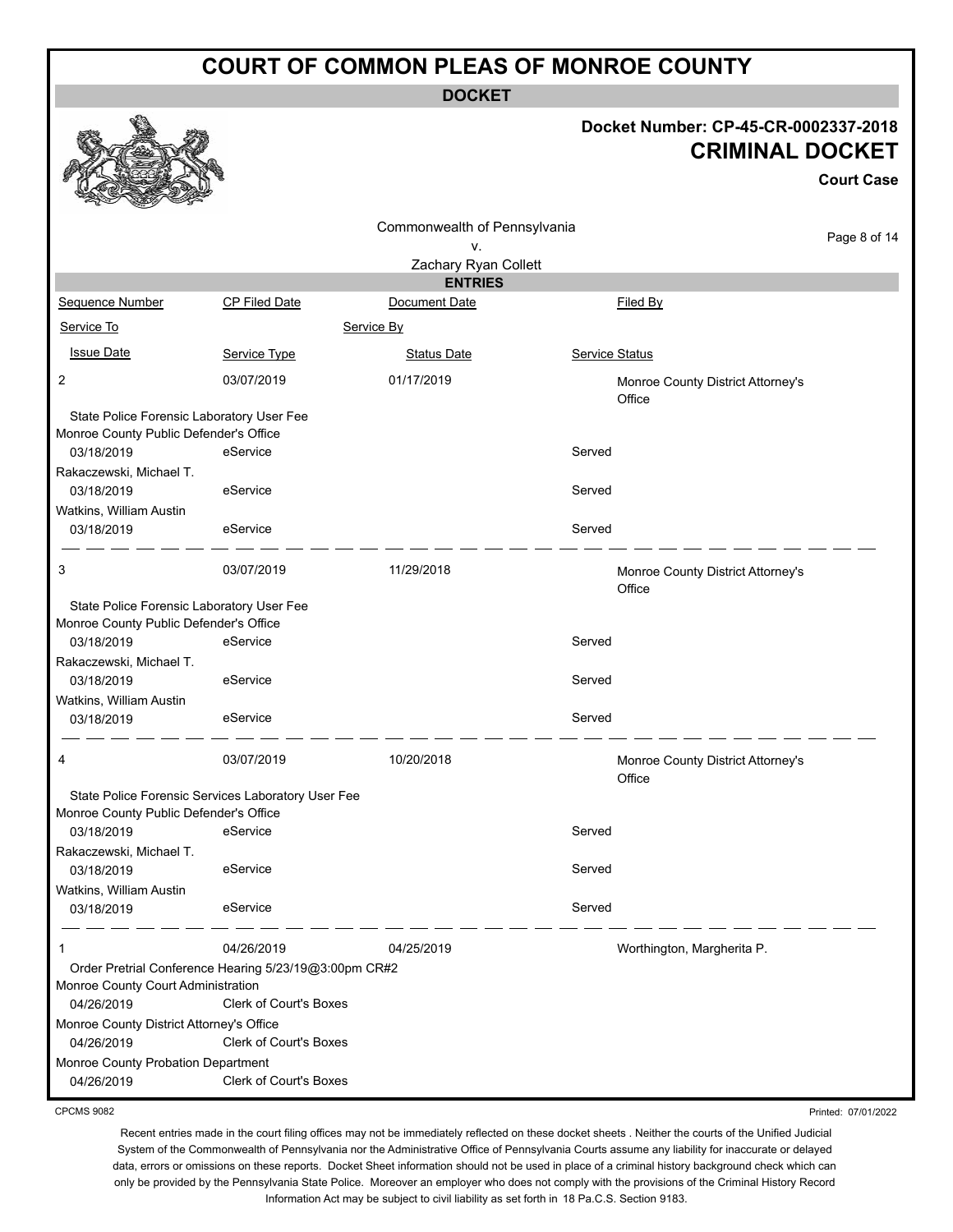**DOCKET**

#### **Docket Number: CP-45-CR-0002337-2018 CRIMINAL DOCKET**

**Court Case**

|                                                             |                                                                        |                              |                |                                                                    | Court Case   |
|-------------------------------------------------------------|------------------------------------------------------------------------|------------------------------|----------------|--------------------------------------------------------------------|--------------|
|                                                             |                                                                        | Commonwealth of Pennsylvania |                |                                                                    |              |
|                                                             |                                                                        | ٧.                           |                |                                                                    | Page 9 of 14 |
|                                                             |                                                                        | Zachary Ryan Collett         |                |                                                                    |              |
|                                                             |                                                                        | <b>ENTRIES</b>               |                |                                                                    |              |
| Sequence Number                                             | <b>CP Filed Date</b>                                                   | Document Date                |                | Filed By                                                           |              |
| Service To                                                  |                                                                        | Service By                   |                |                                                                    |              |
| <b>Issue Date</b>                                           | Service Type                                                           | <b>Status Date</b>           | Service Status |                                                                    |              |
| Monroe County Public Defender's Office                      |                                                                        |                              |                |                                                                    |              |
| 04/26/2019                                                  | Clerk of Court's Boxes                                                 |                              |                |                                                                    |              |
| Monroe County Sheriff's Department                          |                                                                        |                              |                |                                                                    |              |
| 04/26/2019                                                  | Clerk of Court's Boxes                                                 |                              |                |                                                                    |              |
| Other                                                       |                                                                        |                              |                |                                                                    |              |
| 04/26/2019                                                  | <b>First Class</b>                                                     |                              |                |                                                                    |              |
| Monroe County Public Defender's Office                      |                                                                        |                              |                |                                                                    |              |
| 05/01/2019                                                  | eService                                                               |                              | Served         |                                                                    |              |
| Rakaczewski, Michael T.                                     |                                                                        |                              |                |                                                                    |              |
| 05/01/2019                                                  | eService                                                               |                              | Served         |                                                                    |              |
| Watkins, William Austin                                     |                                                                        |                              |                |                                                                    |              |
| 05/01/2019                                                  | eService                                                               |                              | Served         |                                                                    |              |
| 2                                                           | 05/06/2019                                                             |                              |                | Collett, Zachary Ryan<br>Monroe County Public Defender's<br>Office |              |
| Written No Contest Plea Colloquy<br>Rakaczewski, Michael T. |                                                                        |                              |                |                                                                    |              |
| 05/06/2019                                                  | eService                                                               |                              | Served         |                                                                    |              |
| Watkins, William Austin                                     |                                                                        |                              |                |                                                                    |              |
| 05/06/2019                                                  | eService                                                               |                              | Served         |                                                                    |              |
|                                                             |                                                                        |                              |                |                                                                    |              |
| 3                                                           | 05/06/2019                                                             |                              |                | Higgins, Stephen M.                                                |              |
|                                                             | Order Accepting Guilty Plea / Sentencing Scheduled 7/29/19 9:00AM CR#3 |                              |                |                                                                    |              |
| Monroe County Correctional Facility<br>05/06/2019           | Clerk of Court's Boxes                                                 |                              |                |                                                                    |              |
|                                                             |                                                                        |                              |                |                                                                    |              |
| Monroe County Court Administration<br>05/06/2019            | Clerk of Court's Boxes                                                 |                              |                |                                                                    |              |
| Monroe County Court Reporters                               |                                                                        |                              |                |                                                                    |              |
| 05/06/2019                                                  | <b>Clerk of Court's Boxes</b>                                          |                              |                |                                                                    |              |
| Monroe County District Attorney's Office                    |                                                                        |                              |                |                                                                    |              |
| 05/06/2019                                                  | Clerk of Court's Boxes                                                 |                              |                |                                                                    |              |
| Monroe County Probation                                     |                                                                        |                              |                |                                                                    |              |
| 05/06/2019                                                  | Clerk of Court's Boxes                                                 |                              |                |                                                                    |              |
| Monroe County Public Defender's Office                      |                                                                        |                              |                |                                                                    |              |
| 05/06/2019                                                  | eService                                                               |                              | Served         |                                                                    |              |
| Monroe County Sheriff                                       |                                                                        |                              |                |                                                                    |              |
| 05/06/2019                                                  | Clerk of Court's Boxes                                                 |                              |                |                                                                    |              |

CPCMS 9082

Recent entries made in the court filing offices may not be immediately reflected on these docket sheets . Neither the courts of the Unified Judicial System of the Commonwealth of Pennsylvania nor the Administrative Office of Pennsylvania Courts assume any liability for inaccurate or delayed data, errors or omissions on these reports. Docket Sheet information should not be used in place of a criminal history background check which can only be provided by the Pennsylvania State Police. Moreover an employer who does not comply with the provisions of the Criminal History Record Information Act may be subject to civil liability as set forth in 18 Pa.C.S. Section 9183.

Printed: 07/01/2022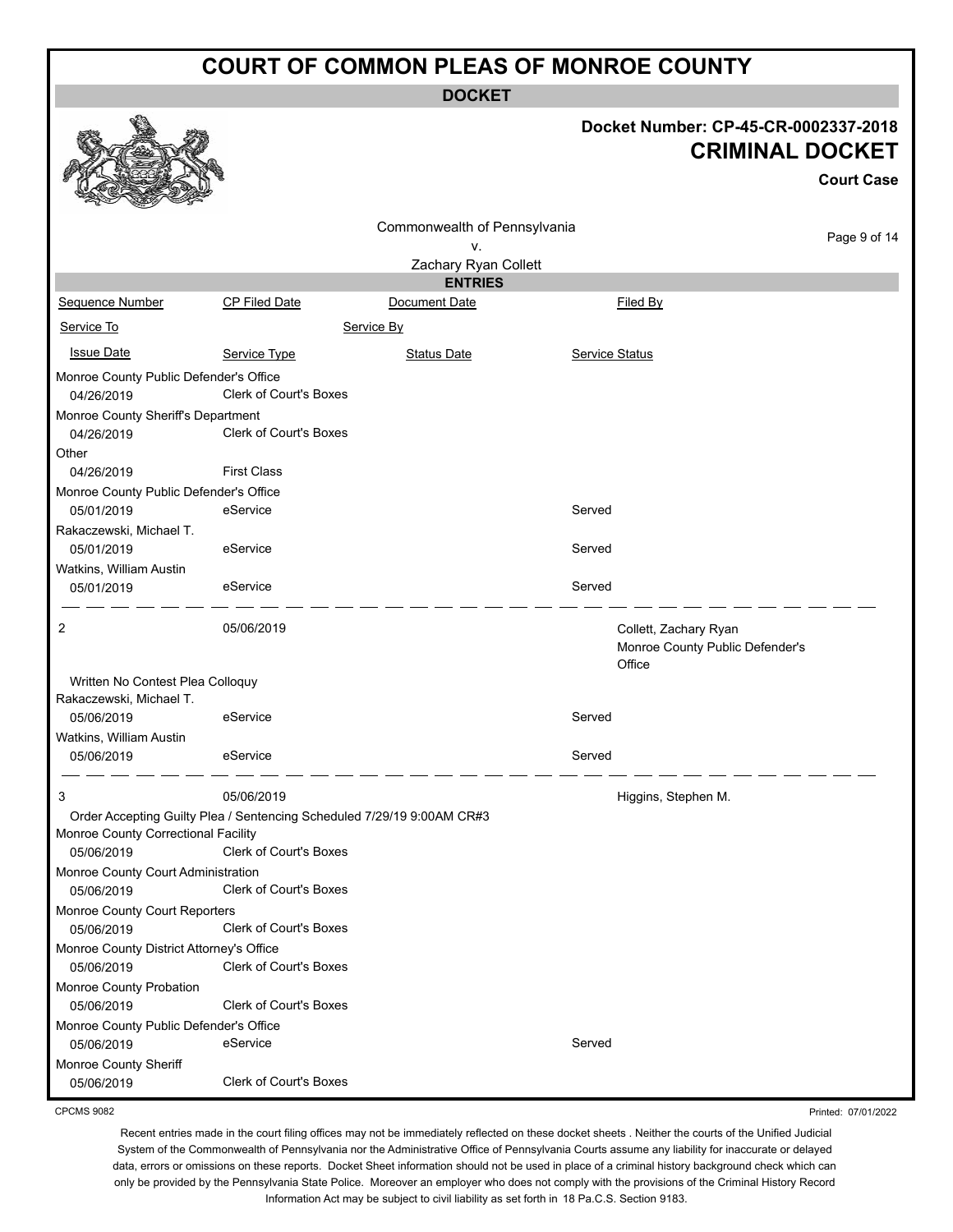**DOCKET**

### **Docket Number: CP-45-CR-0002337-2018 CRIMINAL DOCKET**

**Court Case**

|                                                                          |                    | Commonwealth of Pennsylvania |                |                                    |               |
|--------------------------------------------------------------------------|--------------------|------------------------------|----------------|------------------------------------|---------------|
|                                                                          |                    | ۷.                           |                |                                    | Page 10 of 14 |
|                                                                          |                    | Zachary Ryan Collett         |                |                                    |               |
|                                                                          |                    | <b>ENTRIES</b>               |                |                                    |               |
| Sequence Number                                                          | CP Filed Date      | Document Date                |                | Filed By                           |               |
| Service To                                                               |                    | Service By                   |                |                                    |               |
| <b>Issue Date</b>                                                        | Service Type       | <b>Status Date</b>           | Service Status |                                    |               |
| Rakaczewski, Michael T.                                                  |                    |                              |                |                                    |               |
| 05/06/2019                                                               | eService           |                              | Served         |                                    |               |
| Watkins, William Austin                                                  |                    |                              |                |                                    |               |
| 05/06/2019                                                               | <b>First Class</b> |                              |                |                                    |               |
| Watkins, William Austin                                                  | eService           |                              | Served         |                                    |               |
| 05/06/2019                                                               |                    |                              |                |                                    |               |
| -1                                                                       | 05/07/2019         |                              |                | Monroe County District Attorney's  |               |
|                                                                          |                    |                              |                | Office                             |               |
| Amended Information                                                      |                    |                              |                |                                    |               |
| Monroe County Public Defender's Office<br>05/07/2019                     | eNotice            |                              | Notified       |                                    |               |
| Rakaczewski, Michael T.                                                  |                    |                              |                |                                    |               |
| 05/07/2019                                                               | eService           |                              | Served         |                                    |               |
| Watkins, William Austin                                                  |                    |                              |                |                                    |               |
| 05/07/2019                                                               | eNotice            |                              | Notified       |                                    |               |
| -1                                                                       | 07/22/2019         |                              |                | Monroe County Probation Department |               |
| Victim Information for Restitution                                       |                    |                              |                |                                    |               |
| Monroe County Public Defender's Office                                   |                    |                              |                |                                    |               |
| 07/29/2019                                                               | eService           |                              | Served         |                                    |               |
| Rakaczewski, Michael T.                                                  | eService           |                              | Served         |                                    |               |
| 07/29/2019<br>Watkins, William Austin                                    |                    |                              |                |                                    |               |
| 07/29/2019                                                               | eService           |                              | Served         |                                    |               |
|                                                                          |                    |                              |                |                                    |               |
| 1                                                                        | 07/27/2019         |                              |                | Monroe County Public Defender's    |               |
|                                                                          |                    |                              |                | Office                             |               |
| Sentencing Memorandum                                                    |                    |                              |                |                                    |               |
| Rakaczewski, Michael T.<br>07/29/2019                                    | eNotice            |                              | Notified       |                                    |               |
| Watkins, William Austin                                                  |                    |                              |                |                                    |               |
| 07/29/2019                                                               | eNotice            |                              | Notified       |                                    |               |
|                                                                          |                    |                              |                |                                    |               |
| 1                                                                        | 07/29/2019         |                              |                | Collett, Zachary Ryan              |               |
|                                                                          |                    |                              |                | Watkins, William Austin            |               |
| Written Post-Sentence Colloquy<br>Monroe County Public Defender's Office |                    |                              |                |                                    |               |
|                                                                          |                    |                              |                |                                    |               |

CPCMS 9082

Recent entries made in the court filing offices may not be immediately reflected on these docket sheets . Neither the courts of the Unified Judicial System of the Commonwealth of Pennsylvania nor the Administrative Office of Pennsylvania Courts assume any liability for inaccurate or delayed data, errors or omissions on these reports. Docket Sheet information should not be used in place of a criminal history background check which can only be provided by the Pennsylvania State Police. Moreover an employer who does not comply with the provisions of the Criminal History Record Information Act may be subject to civil liability as set forth in 18 Pa.C.S. Section 9183.

Printed: 07/01/2022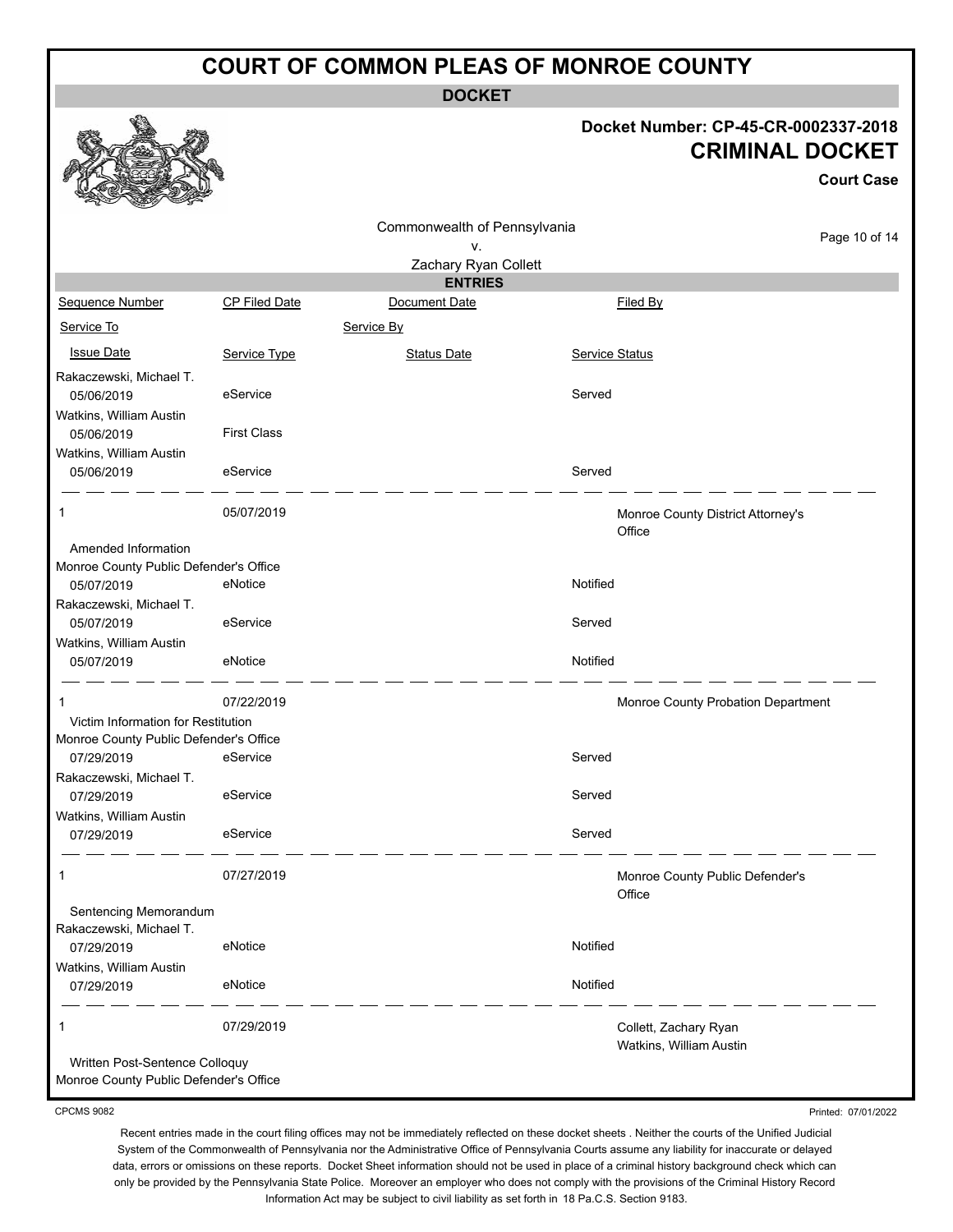**DOCKET**

|                                                                         |                        | <b>DOCKET</b>                   |                       |                                                                                     |
|-------------------------------------------------------------------------|------------------------|---------------------------------|-----------------------|-------------------------------------------------------------------------------------|
|                                                                         |                        |                                 |                       | Docket Number: CP-45-CR-0002337-2018<br><b>CRIMINAL DOCKET</b><br><b>Court Case</b> |
|                                                                         |                        | Commonwealth of Pennsylvania    |                       | Page 11 of 14                                                                       |
|                                                                         |                        | ν.                              |                       |                                                                                     |
|                                                                         |                        | Zachary Ryan Collett            |                       |                                                                                     |
| Sequence Number                                                         | CP Filed Date          | <b>ENTRIES</b><br>Document Date |                       | Filed By                                                                            |
|                                                                         |                        |                                 |                       |                                                                                     |
| Service To                                                              |                        | Service By                      |                       |                                                                                     |
| <b>Issue Date</b>                                                       | Service Type           | <b>Status Date</b>              | <b>Service Status</b> |                                                                                     |
| 08/05/2019                                                              | eService               |                                 | Served                |                                                                                     |
| Rakaczewski, Michael T.                                                 |                        |                                 |                       |                                                                                     |
| 08/05/2019                                                              | eService               |                                 | Served                |                                                                                     |
|                                                                         |                        |                                 |                       |                                                                                     |
| 2                                                                       | 07/29/2019             |                                 |                       | Higgins, Stephen M.                                                                 |
| Order - Sentence/Penalty Imposed<br>Monroe County Correctional Facility | Clerk of Court's Boxes |                                 |                       |                                                                                     |
| 08/01/2019<br>Monroe County Court Administration                        |                        |                                 |                       |                                                                                     |
| 08/01/2019                                                              | Clerk of Court's Boxes |                                 |                       |                                                                                     |
| Monroe County District Attorney's Office<br>08/01/2019                  | Clerk of Court's Boxes |                                 |                       |                                                                                     |
| Monroe County Probation Department<br>08/01/2019                        | Clerk of Court's Boxes |                                 |                       |                                                                                     |
| Monroe County Sheriff's Department                                      |                        |                                 |                       |                                                                                     |
| 08/01/2019                                                              | Clerk of Court's Boxes |                                 |                       |                                                                                     |
| Watkins, William Austin                                                 | <b>First Class</b>     |                                 |                       |                                                                                     |
| 08/01/2019<br>Monroe County Public Defender's Office                    |                        |                                 |                       |                                                                                     |
| 08/05/2019                                                              | eService               |                                 | Served                |                                                                                     |
| Rakaczewski, Michael T.                                                 |                        |                                 |                       |                                                                                     |
| 08/05/2019                                                              | eService               |                                 | Served                |                                                                                     |
| Watkins, William Austin                                                 |                        |                                 |                       |                                                                                     |
| 08/05/2019                                                              | eService               |                                 | Served                |                                                                                     |
|                                                                         | 07/30/2019             |                                 |                       | Monroe County Probation Department                                                  |
| Guideline Sentence Form                                                 |                        |                                 |                       |                                                                                     |
| Monroe County Public Defender's Office                                  | eService               |                                 | Served                |                                                                                     |
| 08/05/2019<br>Rakaczewski, Michael T.                                   |                        |                                 |                       |                                                                                     |
| 08/05/2019                                                              | eService               |                                 | Served                |                                                                                     |
| Watkins, William Austin                                                 |                        |                                 |                       |                                                                                     |
| 08/05/2019                                                              | eService               |                                 | Served                |                                                                                     |
|                                                                         | 08/05/2019             |                                 |                       | Court of Common Pleas - Monroe<br>County                                            |
| <b>Penalty Assessed</b><br>Monroe County Public Defender's Office       |                        |                                 |                       |                                                                                     |

CPCMS 9082

Printed: 07/01/2022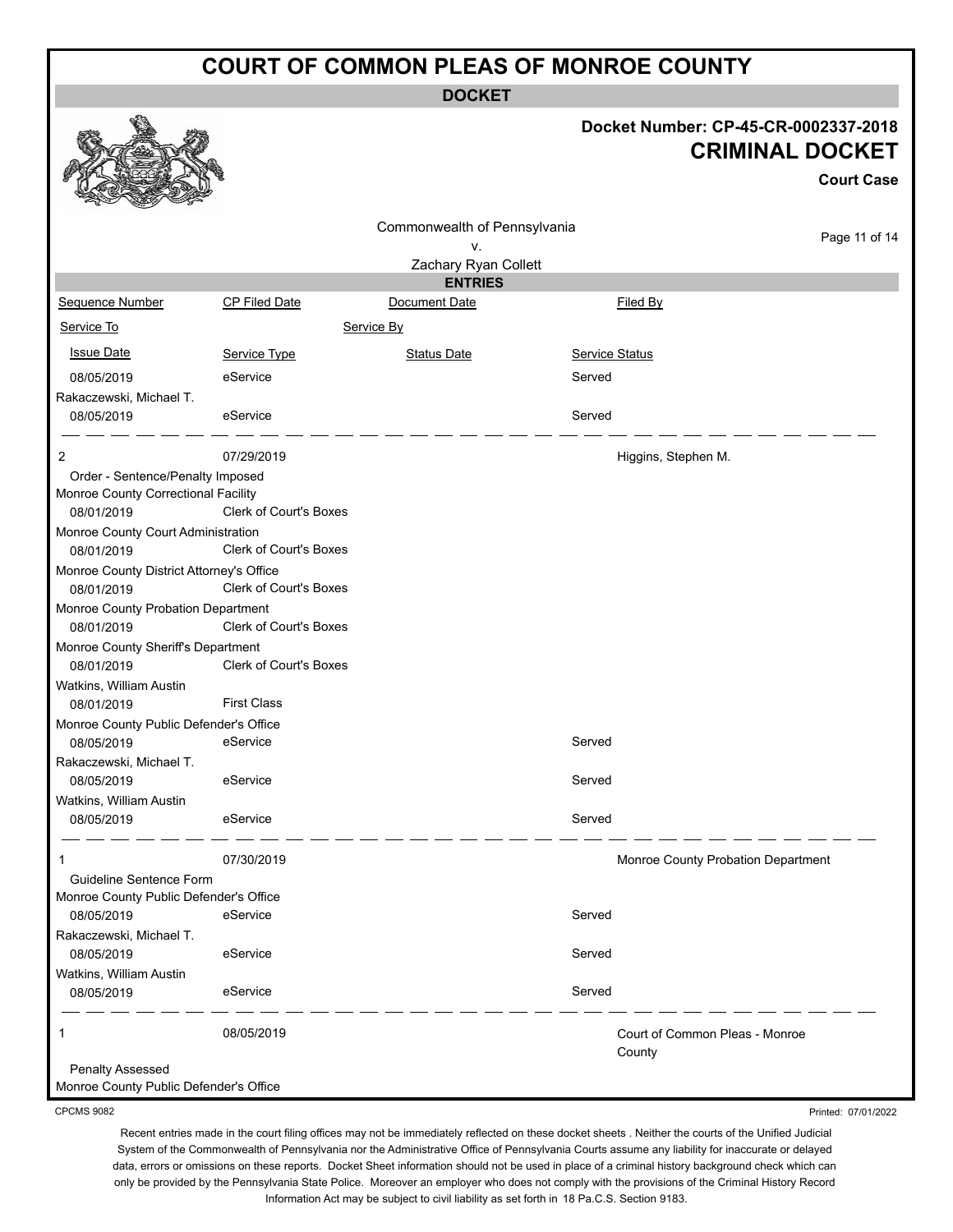**DOCKET**

## **Docket Number: CP-45-CR-0002337-2018 DOCKET**

**Court Case**

Page 12 of 14

|                                                           |               |                              | UNGLIJUIIINGI.                           | <b>CRIMINAL</b> |
|-----------------------------------------------------------|---------------|------------------------------|------------------------------------------|-----------------|
|                                                           |               | Commonwealth of Pennsylvania |                                          |                 |
|                                                           |               | V.<br>Zachary Ryan Collett   |                                          |                 |
|                                                           |               | <b>ENTRIES</b>               |                                          |                 |
| Sequence Number                                           | CP Filed Date | Document Date                | Filed By                                 |                 |
| Service To                                                |               | Service By                   |                                          |                 |
| <b>Issue Date</b>                                         | Service Type  | <b>Status Date</b>           | Service Status                           |                 |
| 08/05/2019                                                | eService      |                              | Served                                   |                 |
| Rakaczewski, Michael T.                                   |               |                              |                                          |                 |
| 08/05/2019                                                | eService      |                              | Served                                   |                 |
| Watkins, William Austin                                   |               |                              |                                          |                 |
| 08/05/2019                                                | eService      |                              | Served                                   |                 |
| $\mathbf{2}$                                              | 08/05/2019    |                              | Court of Common Pleas - Monroe<br>County |                 |
| Court Commitment State or County Correctional Institution |               |                              |                                          |                 |
| Monroe County Public Defender's Office                    |               |                              |                                          |                 |
| 08/05/2019                                                | eService      |                              | Served                                   |                 |
| Rakaczewski, Michael T.<br>08/05/2019                     | eService      |                              | Served                                   |                 |
| Watkins, William Austin                                   |               |                              |                                          |                 |
| 08/05/2019                                                | eService      |                              | Served                                   |                 |
|                                                           |               |                              |                                          |                 |
|                                                           |               |                              |                                          |                 |
|                                                           |               |                              |                                          |                 |
|                                                           |               |                              |                                          |                 |

CPCMS 9082

**SP** 

Printed: 07/01/2022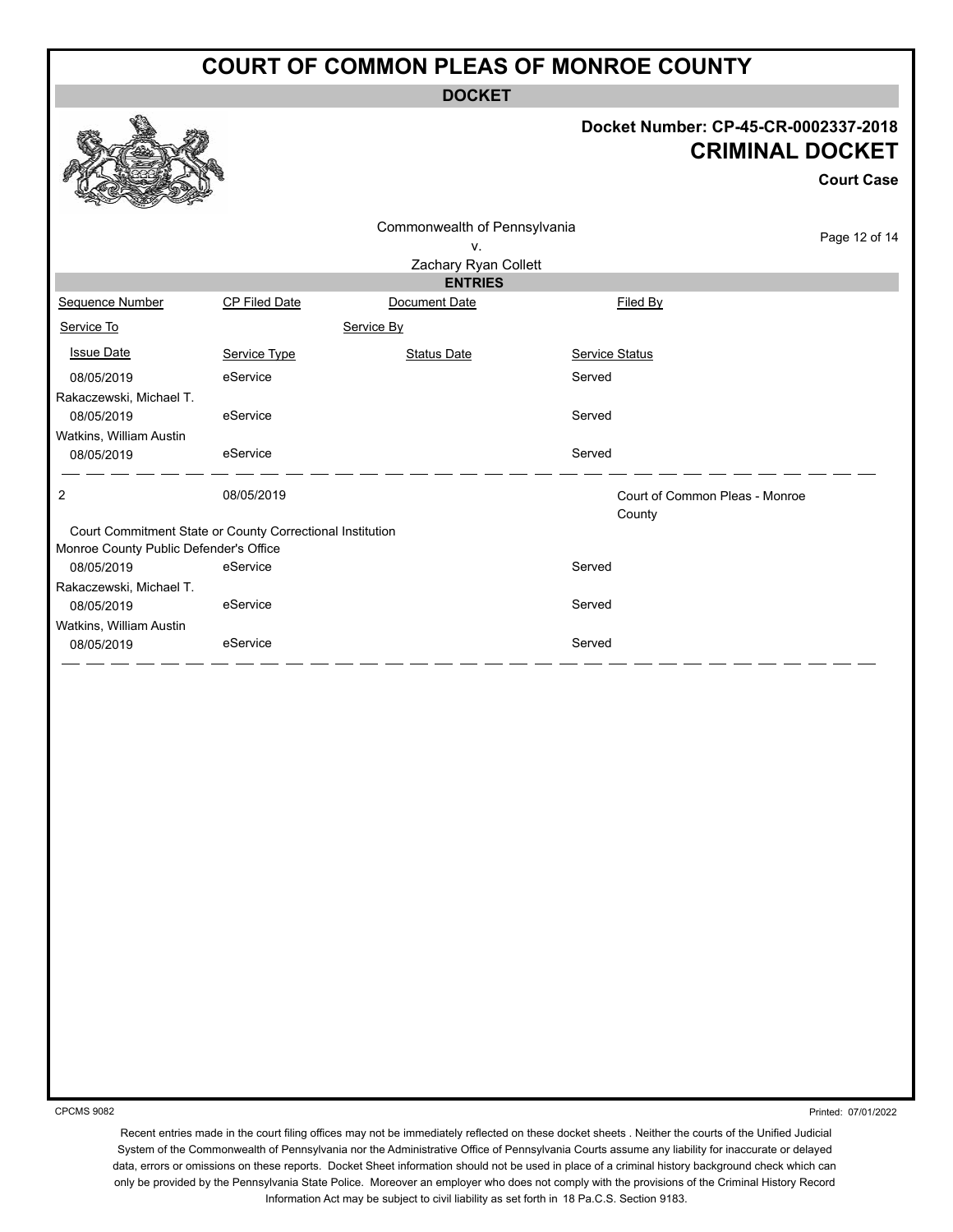**DOCKET**



## **Docket Number: CP-45-CR-0002337-2018 CRIMINAL DOCKET**

**Court Case**

| Commonwealth of Pennsylvania<br>٧. |                    |                     |               |                                    |                                    |                         |               |  |  |  |  |  |  |
|------------------------------------|--------------------|---------------------|---------------|------------------------------------|------------------------------------|-------------------------|---------------|--|--|--|--|--|--|
| Zachary Ryan Collett               |                    |                     |               |                                    |                                    |                         |               |  |  |  |  |  |  |
| <b>PAYMENT PLAN SUMMARY</b>        |                    |                     |               |                                    |                                    |                         |               |  |  |  |  |  |  |
| Payment Plan No                    | Payment Plan Freq. |                     | Next Due Date |                                    | Active                             |                         | Overdue Amt   |  |  |  |  |  |  |
| Responsible Participant            |                    |                     |               |                                    | Suspended                          |                         | Next Due Amt  |  |  |  |  |  |  |
| 45-2022-P000000687                 |                    | Monthly             |               | 06/30/2022                         |                                    |                         | \$5.00        |  |  |  |  |  |  |
| Collett, Zachary Ryan              |                    |                     |               |                                    |                                    |                         | \$5.00        |  |  |  |  |  |  |
| Payment Plan History:              |                    | <b>Receipt Date</b> |               | Payor Name                         |                                    | <b>Participant Role</b> | <b>Amount</b> |  |  |  |  |  |  |
|                                    |                    | 01/27/2021          | Payment       | Department of Corrections/IG       |                                    | Payor                   | \$156.25      |  |  |  |  |  |  |
|                                    |                    | 01/29/2021          | Payment       | Department of Corrections/IG       |                                    | Payor                   | \$73.24       |  |  |  |  |  |  |
|                                    |                    | 02/26/2021          | Payment       |                                    | DEPARTMENT OF CORREC               |                         | \$46.46       |  |  |  |  |  |  |
|                                    |                    | 04/05/2021          | Payment       | DEPARTMENT OF CORREC               |                                    | Payor                   | \$58.18       |  |  |  |  |  |  |
|                                    |                    | 04/26/2021          | Payment       | Department of Corrections-IC Payor |                                    |                         | \$9.46        |  |  |  |  |  |  |
|                                    |                    | 05/27/2021          | Payment       | Department of Corrections/IG Payor |                                    |                         | \$389.38      |  |  |  |  |  |  |
|                                    |                    | 07/09/2021          | Payment       |                                    | Department of Corrections/IG Payor |                         | \$51.35       |  |  |  |  |  |  |
|                                    |                    | 07/26/2021          | Payment       | Pennsylvania Department of Payor   |                                    |                         | \$82.35       |  |  |  |  |  |  |
|                                    |                    | 09/15/2021          | Payment       | Pennsylvania Department of         |                                    | Payor                   | \$88.42       |  |  |  |  |  |  |
|                                    |                    | 10/01/2021          | Payment       | Pennsylvania Department of         |                                    | Payor                   | \$75.03       |  |  |  |  |  |  |
|                                    |                    | 11/12/2021          | Payment       | Department of Corrections, M       |                                    | Payor                   | \$76.71       |  |  |  |  |  |  |
|                                    |                    | 11/24/2021          | Payment       | Pennsylvania Department of Payor   |                                    |                         | \$92.87       |  |  |  |  |  |  |
|                                    |                    | 12/30/2021          | Payment       | Department of Corrections          |                                    | Payor                   | \$327.31      |  |  |  |  |  |  |
|                                    |                    | 01/28/2022          | Payment       | Pennsylvania Department of         |                                    | Payor                   | \$111.73      |  |  |  |  |  |  |
|                                    |                    | 03/03/2022          | Payment       | Pennsylvania Department of         |                                    | Payor                   | \$86.03       |  |  |  |  |  |  |
|                                    |                    | 03/28/2022          | Payment       | Pennsylvania Department of         |                                    | Payor                   | \$123.00      |  |  |  |  |  |  |
|                                    |                    | 05/05/2022          | Payment       | Pennsylvania Department of         |                                    | Payor                   | \$134.98      |  |  |  |  |  |  |
|                                    |                    | 06/30/2022          | Payment       | Collett, Zachary Ryan              |                                    | Defendant               | \$95.00       |  |  |  |  |  |  |

CPCMS 9082

Printed: 07/01/2022